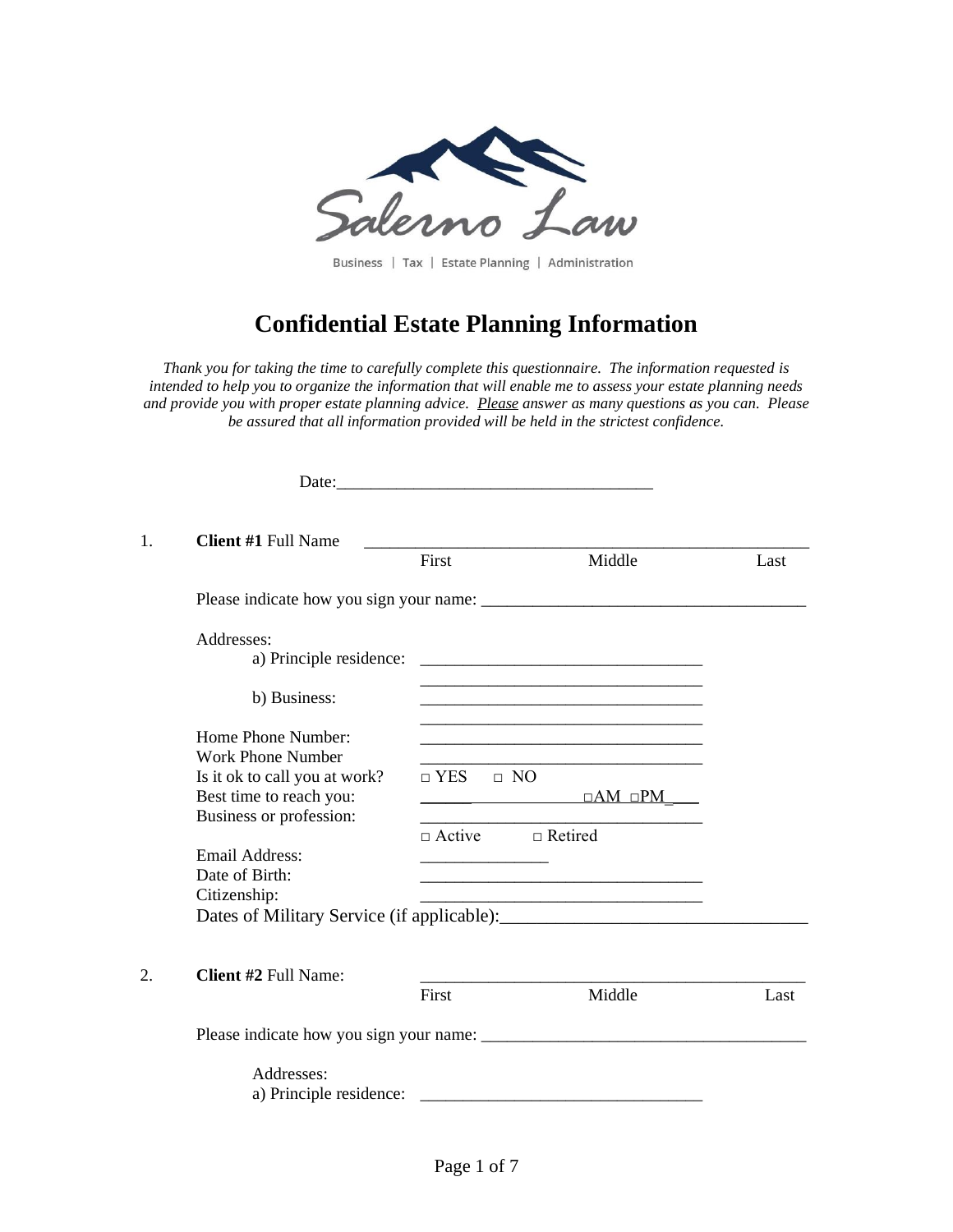| b) Business:                                    |                                            |                                                                                  |
|-------------------------------------------------|--------------------------------------------|----------------------------------------------------------------------------------|
| Home Phone Number:<br><b>Work Phone Number:</b> |                                            |                                                                                  |
| Is it ok to call you at work?                   | $\Box$ NO<br>$\Box$ YES                    |                                                                                  |
| Best time to reach you:                         |                                            | $\Box AM$ $\Box PM$                                                              |
| Business or profession:                         |                                            |                                                                                  |
|                                                 | $\Box$ Active                              | $\Box$ Retired                                                                   |
| Email address:                                  |                                            |                                                                                  |
| Date of Birth:                                  |                                            |                                                                                  |
| Citizenship:                                    |                                            |                                                                                  |
|                                                 | Dates of Military Service (if applicable): | <u> 1989 - Johann Barbara, martxa alemaniar a</u>                                |
| 3.                                              |                                            | Marriage date, place and residence at the time: ________________________________ |
| <b>Prior Marriage(s)</b>                        |                                            |                                                                                  |
|                                                 | Client #1                                  | Client #2                                                                        |
| 1. Former Spouse(s):                            |                                            |                                                                                  |
| 2. Marriage date/place:                         |                                            |                                                                                  |
| 3. Terminated by:                               | Death $\Box$ Divorce $\Box$                | Death $\Box$ Divorce $\Box$                                                      |
|                                                 | Legal Separation $\Box$                    | Legal Separation $\Box$                                                          |
| 4. Child Support                                |                                            |                                                                                  |
| 5. Alimony                                      |                                            |                                                                                  |
| 6. Other obligation to or                       |                                            |                                                                                  |
| from former $spouse(s)$ :                       |                                            |                                                                                  |

## **Children and Other Dependents**

Please list below the name and address of child. If a child is married, provide the name of spouse next to the child. If a child is from a prior relationship, please indicate as well. If the child is deceased, please provide date of death and name(s) of decedent's surviving children.

| Name & Address                | Date of Birth |
|-------------------------------|---------------|
|                               |               |
| Occupation:<br>Spouse's Name: |               |
| 2. $\qquad \qquad$            |               |
| Occupation:<br>Spouse's Name: |               |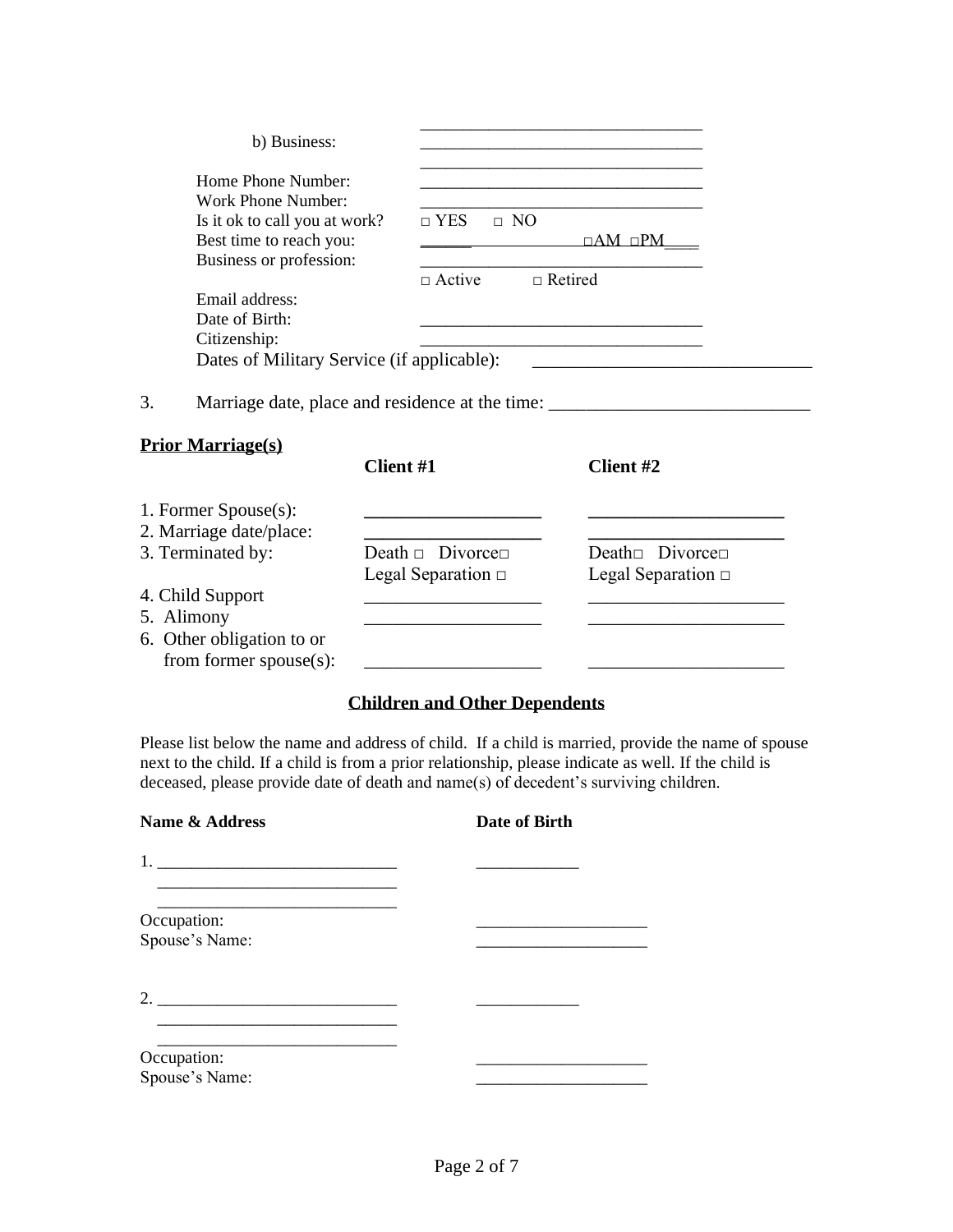| <b>Name &amp; Address</b>     | Date of Birth |
|-------------------------------|---------------|
|                               |               |
| Occupation:                   |               |
| Spouse's Name:                |               |
|                               |               |
| Occupation:<br>Spouse's Name: |               |
|                               |               |
| Occupation:                   |               |
| Spouse's Name:                |               |

- 6. Other persons partly or wholly dependent upon either of you now or possibly in the future? (please describe in the space provided below)
- 7. Does any child or dependent have any specific health problems or special needs? Please explain in the space provided.

## **Inventory of Estate and Ownership**

Please list all property (including all foreign property) and how it is *titled*. Use the following code in making your determinations: (Husband only (H); Wife only (W); Jointly owned (J); in Trust (T)). Please indicate any other existing ownership interest in the property. If you do not know the approximate value, please leave blank.

## 1. **Full Address of Real Property Owner Approximate Value**

 $\overline{\phantom{a}}$ 

\_\_\_\_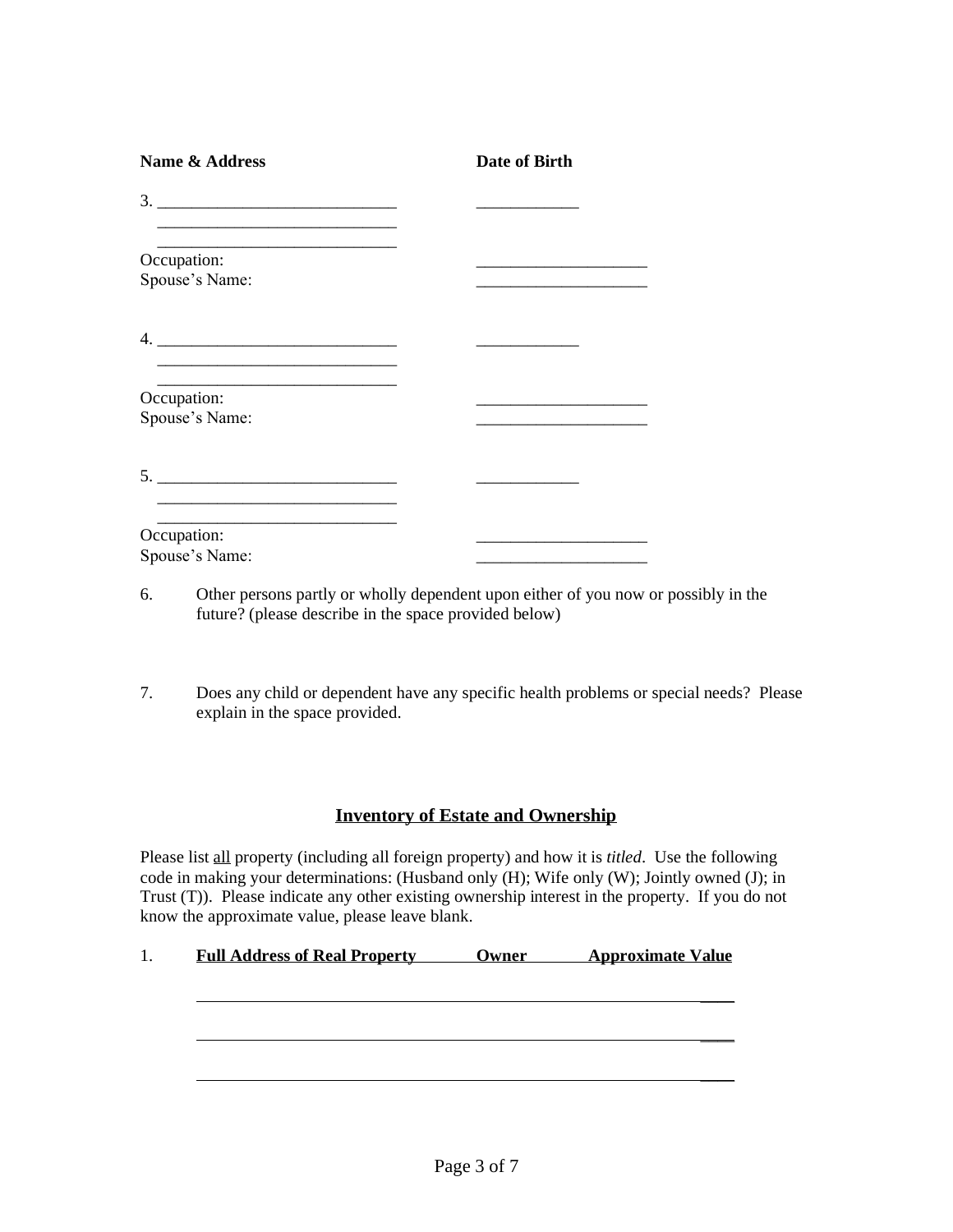- 2. Do either of you own any real or personal property as joint tenants(with or without right of survivorship) or as tenants in common with each other or a third party? If Yes, please explain in the space provided below.
- 3. Do either of you own any Property out of the State in which you live? Please indicate.

\_\_\_\_\_\_\_\_\_\_\_\_\_\_\_\_\_\_\_\_\_\_\_\_\_\_\_\_\_\_\_\_\_\_\_\_\_\_\_\_\_\_\_\_\_\_\_\_\_\_\_\_\_\_\_\_\_\_

4. During your marriage (or any prior marriage) have either of you ever resided in or owned property in a community property state or country? (The community property states are Arizona, California, Idaho, Louisiana, Nevada, New Mexico, Texas, Washington, and Wisconsin.)

l,

- 5. **Partnerships / Businesses Owned:** Do either of you own any interest in a partnership as a general or limited partner?  $\Box$  YES  $\Box$  NO If so, please indicate present value of ownership interest.
- 6. **Bank Accounts:** Please list all accounts separately, indicate type of account (i.e. checking, money market, savings, CD, etc.) and how account is owned

**Name of Bank Account Type Name on Account Approximate Balance**

\_\_\_\_\_\_\_\_\_\_\_\_\_\_\_\_\_\_\_\_\_\_\_\_\_\_\_\_\_\_\_\_\_\_\_\_\_\_\_\_\_\_\_\_\_\_\_\_\_\_\_\_\_\_\_\_\_\_\_\_\_\_\_\_\_\_\_\_\_\_\_\_\_\_\_\_\_\_

\_\_\_\_\_\_\_\_\_\_\_\_\_\_\_\_\_\_\_\_\_\_\_\_\_\_\_\_\_\_\_\_\_\_\_\_\_\_\_\_\_\_\_\_\_\_\_\_\_\_\_\_\_\_\_\_\_\_\_\_\_\_\_\_\_\_\_\_\_\_\_\_\_\_\_\_\_\_

\_\_\_\_\_\_\_\_\_\_\_\_\_\_\_\_\_\_\_\_\_\_\_\_\_\_\_\_\_\_\_\_\_\_\_\_\_\_\_\_\_\_\_\_\_\_\_\_\_\_\_\_\_\_\_\_\_\_\_\_\_\_\_\_\_\_\_\_\_\_\_\_\_\_\_\_\_\_

#### 7. **Stocks, Bonds, Annuities, Brokerage Accounts:**

Please provided name of stock, number of shares, how owned, and approximate balance.

**Company Number of Shares Name(s) of Owner Approximate Balance\_**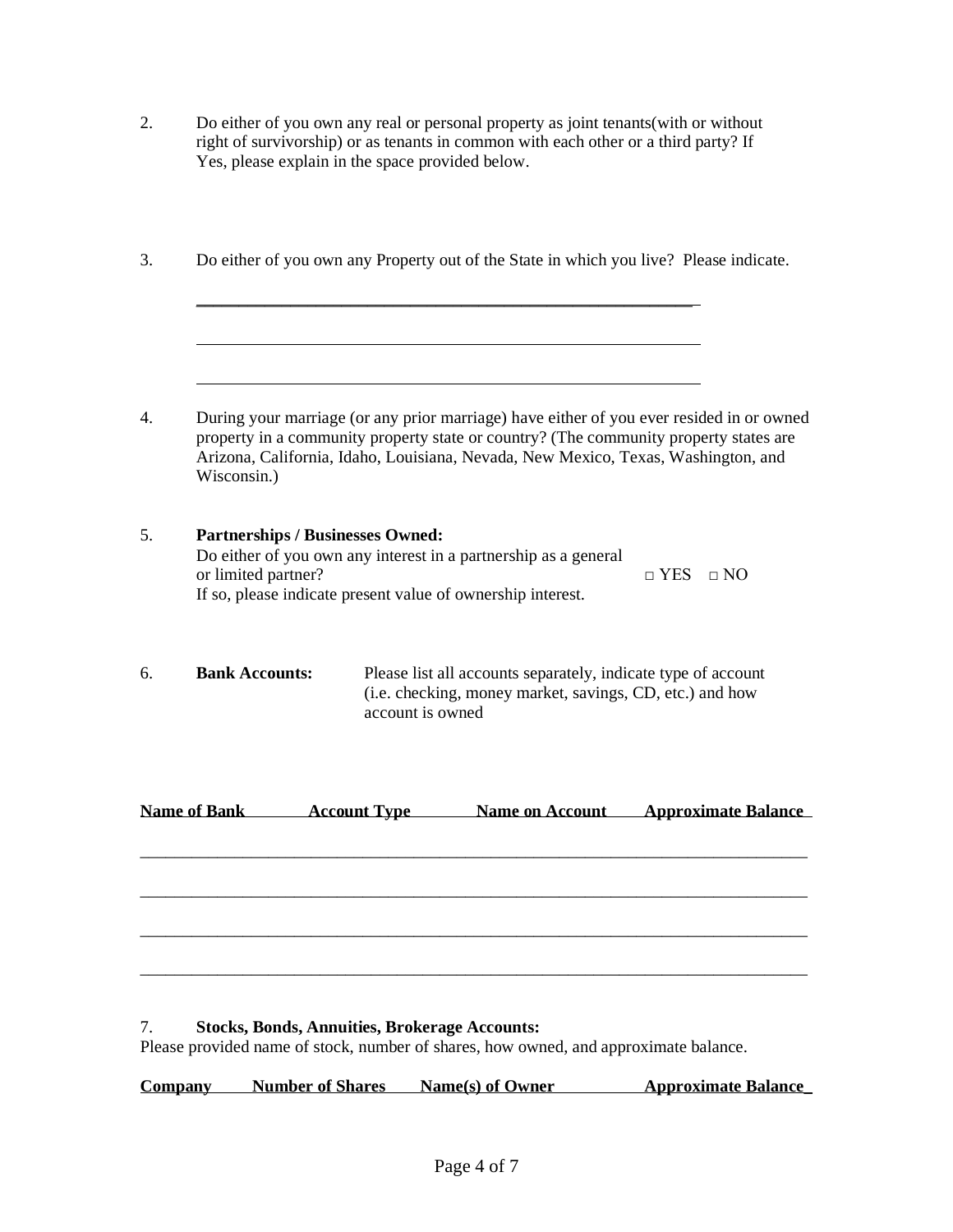|  |  | Name and Address of Brokerage Firm and Representative: |
|--|--|--------------------------------------------------------|
|  |  |                                                        |

\_\_\_\_\_\_\_\_\_\_\_\_\_\_\_\_\_\_\_\_\_\_\_\_\_\_\_\_\_\_\_\_\_\_

Phone Number:

|         | Life insurance: |                        |                       |
|---------|-----------------|------------------------|-----------------------|
| Company | Owner)          | Name(s) of Beneficiary | <b>Benefit Amount</b> |

**\_\_\_\_\_\_\_\_\_\_\_\_\_\_\_\_\_\_\_\_\_\_\_\_\_\_\_\_\_\_\_\_\_\_\_\_\_\_\_\_\_\_\_\_\_\_\_\_\_\_\_\_\_\_\_\_\_\_\_\_\_\_\_\_\_\_\_\_\_\_\_\_\_\_\_\_\_\_**

**\_\_\_\_\_\_\_\_\_\_\_\_\_\_\_\_\_\_\_\_\_\_\_\_\_\_\_\_\_\_\_\_\_\_\_\_\_\_\_\_\_\_\_\_\_\_\_\_\_\_\_\_\_\_\_\_\_\_\_\_\_\_\_\_\_\_\_\_\_\_\_\_\_\_\_\_\_\_**

**\_\_\_\_\_\_\_\_\_\_\_\_\_\_\_\_\_\_\_\_\_\_\_\_\_\_\_\_\_\_\_\_\_\_\_\_\_\_\_\_\_\_\_\_\_\_\_\_\_\_\_\_\_\_\_\_\_\_\_\_\_\_\_\_\_\_\_\_\_\_\_\_\_\_\_\_\_\_**

## 9. **Retirement, Pension or Profit Sharing Plans, IRA's: Company Designated Beneficiaries \_\_\_\_\_\_\_Current Value**

## 10. **Gifts & Inheritances:**

- a) Have either of you or any members of your family received or expect to receive any gifts or inheritances? If yes, please explain in the space provided.
- b) Have either of you made gifts worth more than \$13,000.00 to any person in any one year? If yes, please provide details in the space provided.
- c) Are either of you (or do either of you expect to be) named as a current or remainder beneficiary of a trust?

#### 11. **Net Worth Summary**

Please provide an approximate value for **ALL property and assets** (include insurance benefits, do NOT subtract mortgages and debts)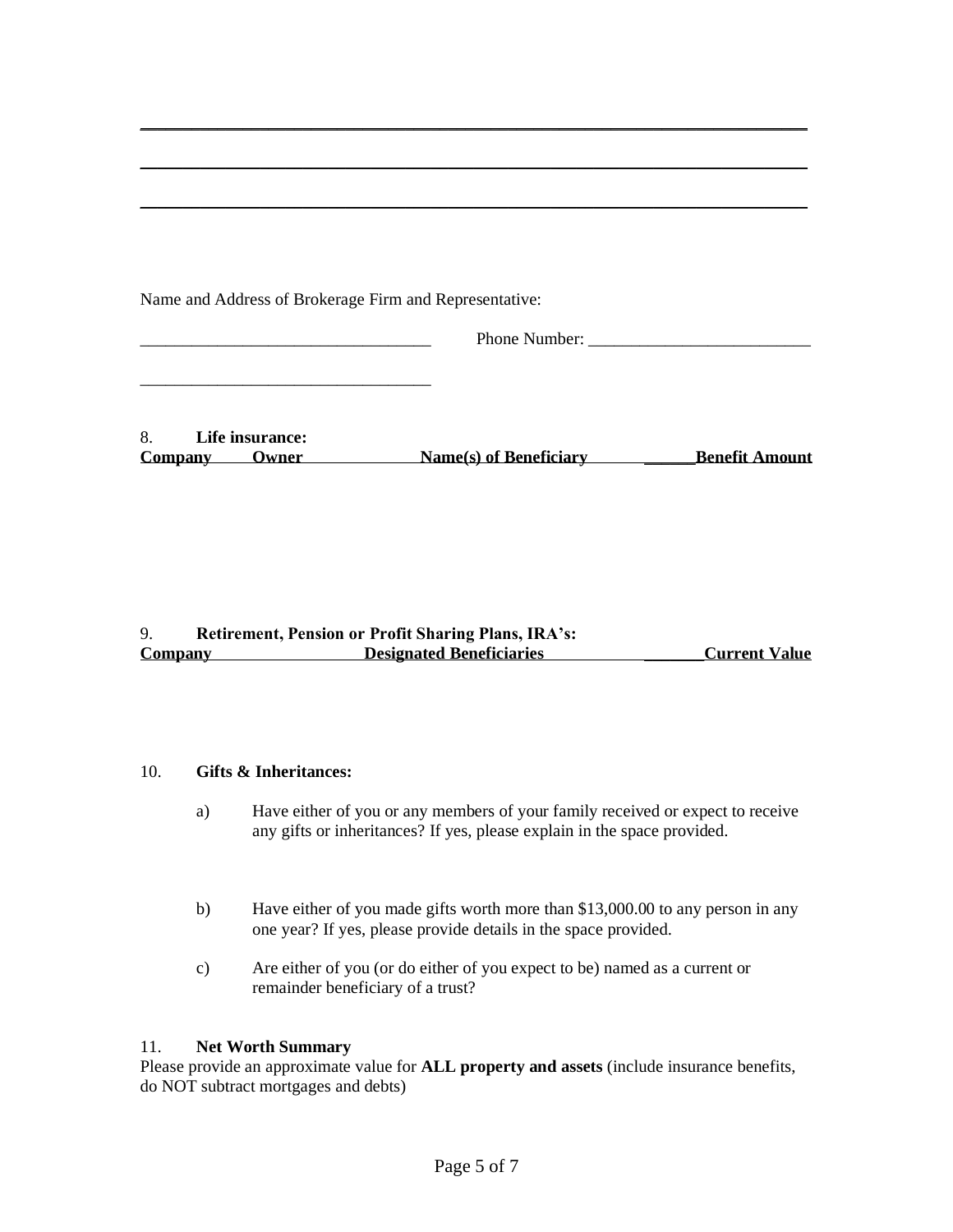#### 12. **Debt Summary**

Please provide information relating to mortgages or any liabilities.<br>Type of Mortgage / Liability Term **Type of Mortgage / Liability <b>Term Term Amount** 

- 13. Please list below and provide me with a copy of any and all estate planning documents you have, such as existing wills, trust agreements, health care surrogate designations, living wills, and powers of attorney.
- 14. Please feel free to utilize the space below to provide me with any other information you feel would be important in planning your estate. This might include names of other professional with whom you have consulted regarding your personal affairs, other legal arrangements that you have made, or contracts into which either of you have entered.
- 15. Do you have specific wishes for your funeral arrangements? Burial instructions?
- 16. How would you like your digital footprint in social media accounts handled upon your passing?

**This questionnaire has been provided to you in an effort to help you organize your asset information. In order to best service your estate planning needs, please answer as many of the questions as you can. If you are unsure whether any asset information that you have provided is significant for estate planning purposes, please do not hesitate to ask!** 

Client Signature Client Signature

**\_\_\_\_\_\_\_\_\_\_\_\_\_\_\_\_\_\_\_\_\_\_\_\_\_\_\_ \_\_\_\_\_\_\_\_\_\_\_\_\_\_\_\_\_\_\_\_\_\_\_\_\_\_\_\_\_\_\_\_**